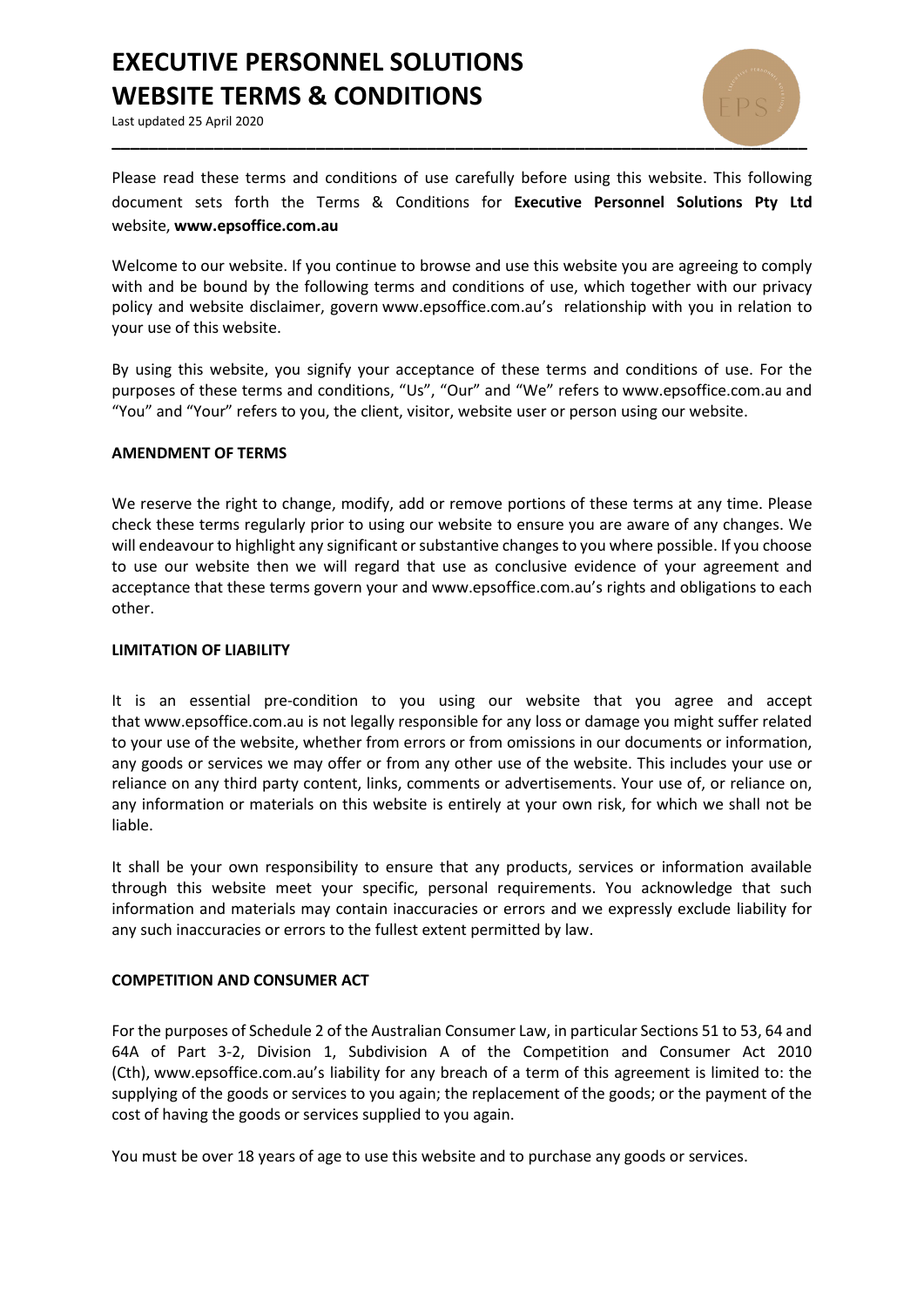## **DELIVERY OF GOODS**

Digital goods are delivered immediately. Please be aware there are inherent risks associated with downloading any software and digital goods. Should you have any technical problems downloading any of our goods, please contact us so we may try to assist you.

## **RETURNS AND REFUNDS**

www.epsoffice.com.au handles returns and processes refunds in accordance with the Australian Consumer Protection legislation. Refunds are not provided for services purchased from www.epsoffice.com.au

## **LINKS TO OTHER WEBSITES**

www.epsoffice.com.au may from time to time provide on its website, links to other websites, advertisements and information on those websites for your convenience. This does not necessarily imply sponsorship, endorsement, or approval or arrangement between www.epsoffice.com.au and the owners of those websites. www.epsoffice.com.au takes no responsibility for any of the content found on the linked websites.

www.epsoffice.com.au's website may contain information or advertisements provided by third parties for which www.epsoffice.com.au accepts no responsibility whatsoever for any information or advice provided to you directly by third parties. We are making a 'recommendation' only and are not providing any advice nor do we take any responsibility for any advice received in this regard.

## **DISCLAIMER**

To the fullest extent permitted by law, www.epsoffice.com.au absolutely disclaims all warranties, expressed or implied, including, but not limited to, implied warranties of merchantability and fitness for any particular purpose. www.epsoffice.com.au gives no warranty that the documents, goods or services will be free of errors, or that defects will be corrected, or that our website or its server is free of viruses or any other harmful components.

Whilst we, at all times endeavour to have the most accurate, reliable and up-to-date information on our website, we do not warrant or make any representations regarding the use or the result of the use of any document, product, service, link or information in its website or as to their correctness, suitability, accuracy, reliability, or otherwise.

It is your sole responsibility and not the responsibility of www.epsoffice.com.au to bear any and all costs of servicing, repairs, or correction. The applicable law in your state or territory may not permit these exclusions, particularly the exclusions of some implied warranties. Some of the above may not apply to you but you must ensure you are aware of any risk you may be taking by using this website or any products or services that may be offered through it. It is your responsibility to do so.

## **YOUR PRIVACY**

At www.epsoffice.com.au, we are committed to protecting your privacy. We use the information we collect about you to maximize the services that we provide to you. We respect the privacy and confidentiality of the information provided by you and adhere to the Australian Privacy Principles. Please read our separate Privacy Policy carefully.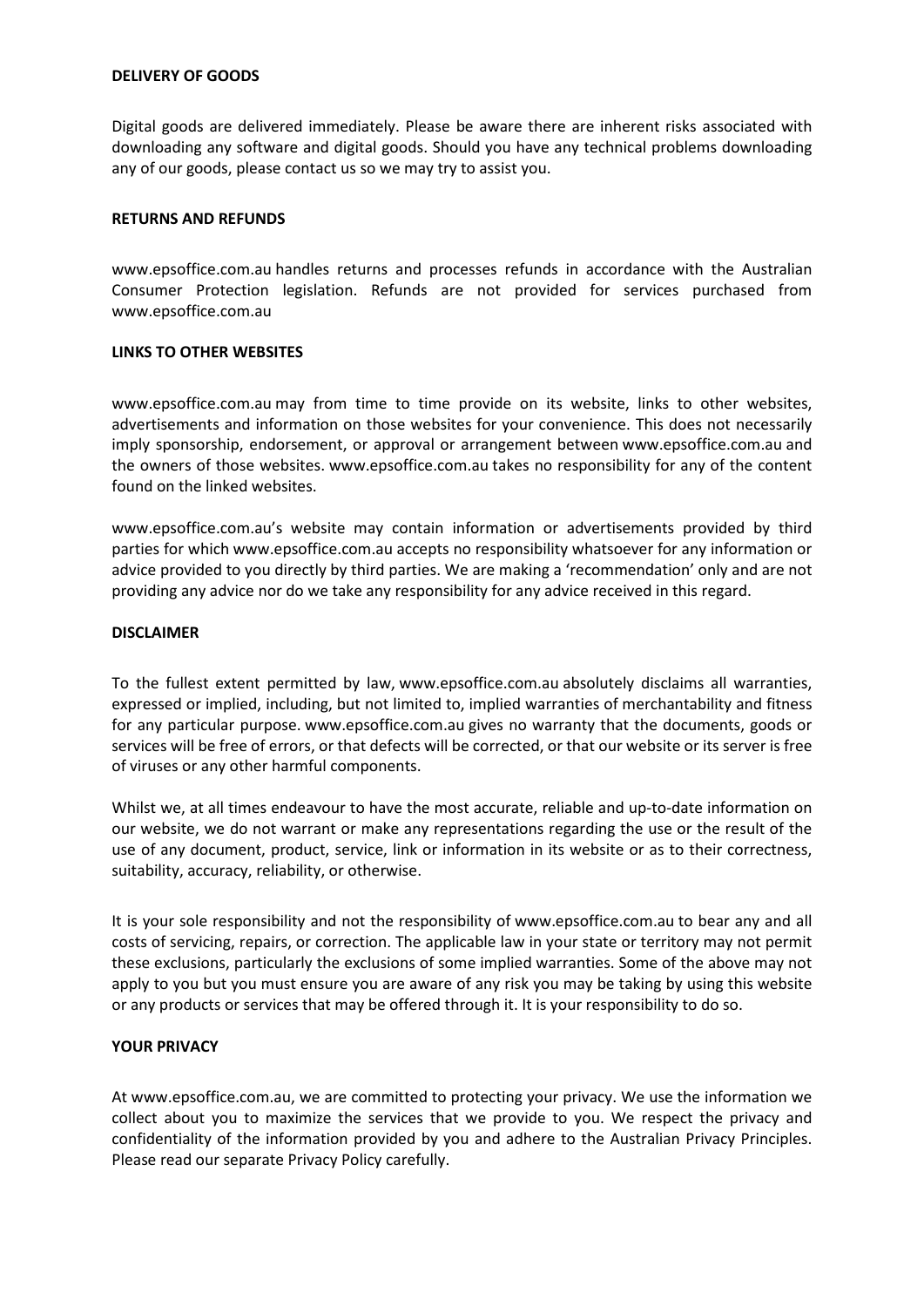You may change your details at any time by advising us in writing via email. All information we receive from our customers is protected by our secure servers. www.epsoffice.com.au's secure server software encrypts all customer information before it is sent to us. Furthermore, all customer data collected is secured against unauthorized use or access. Credit card information is not stored by us on our servers.

## **THIRD PARTIES**

We do not and will not sell or deal in personal or customer information. We may however use in a general sense without any reference to your name, your information to create marketing statistics, identify user demands and assist in meeting customer needs generally. In addition, we may use the information that you provide to improve our website and services but not for any other use.

# **DISCLOSURE OF INFORMATION**

www.epsoffice.com.au may be required, in certain circumstances, to disclose information in good faith and where www.epsoffice.com.au is required to do so in the following circumstances: by law or by any court; to enforce the terms of any of our customer agreements; or to protect the rights, property or safety of our customers or third parties.

# **EXCLUSION OF COMPETITORS**

If you are in the business of creating similar documents, goods or services for the purpose of providing them for a fee to users, whether they be business users or domestic users, then you are a competitor of www.epsoffice.com.au. www.epsoffice.com.au expressly excludes and does not permit you to use or access our website, to download any documents or information from its website or obtain any such documents or information through a third party. If you breach this term then www.epsoffice.com.au will hold you fully responsible for any loss that we may sustain and further hold you accountable for all profits that you might make from such unpermitted and improper use. www.epsoffice.com.au reserves the right to exclude and deny any person access to our website, services or information in our sole discretion.

## **COPYRIGHT, TRADEMARK AND RESTRICTIONS OF USE**

This website contains material which is owned by or licensed to us. This material includes, but is not limited to, the design, layout, look, appearance, trademarks and graphics. You are not permitted to reproduce the documents, information or materials on the website for the purposes of sale or the use by any third party. In particular you are not permitted to republish, upload, transmit electronically or otherwise or distribute any of the materials, documents or products that may be available for download from time to time on this website.

www.epsoffice.com.au expressly reserves all copyright and trademark in all documents, information and materials on our website and we reserve the right to take action against you if you breach any of these terms.

Any redistribution or reproduction of part or all of the contents in any form is prohibited other than the following: you may print or download to a local hard disk extracts for your personal and noncommercial use only; and you may copy the content to individual third parties for their personal use, but only if you acknowledge the website as the source of the material.

You may not, except with our express written permission, distribute or commercially exploit the content. Nor may you transmit it or store it in any other website or other form of electronic retrieval system.